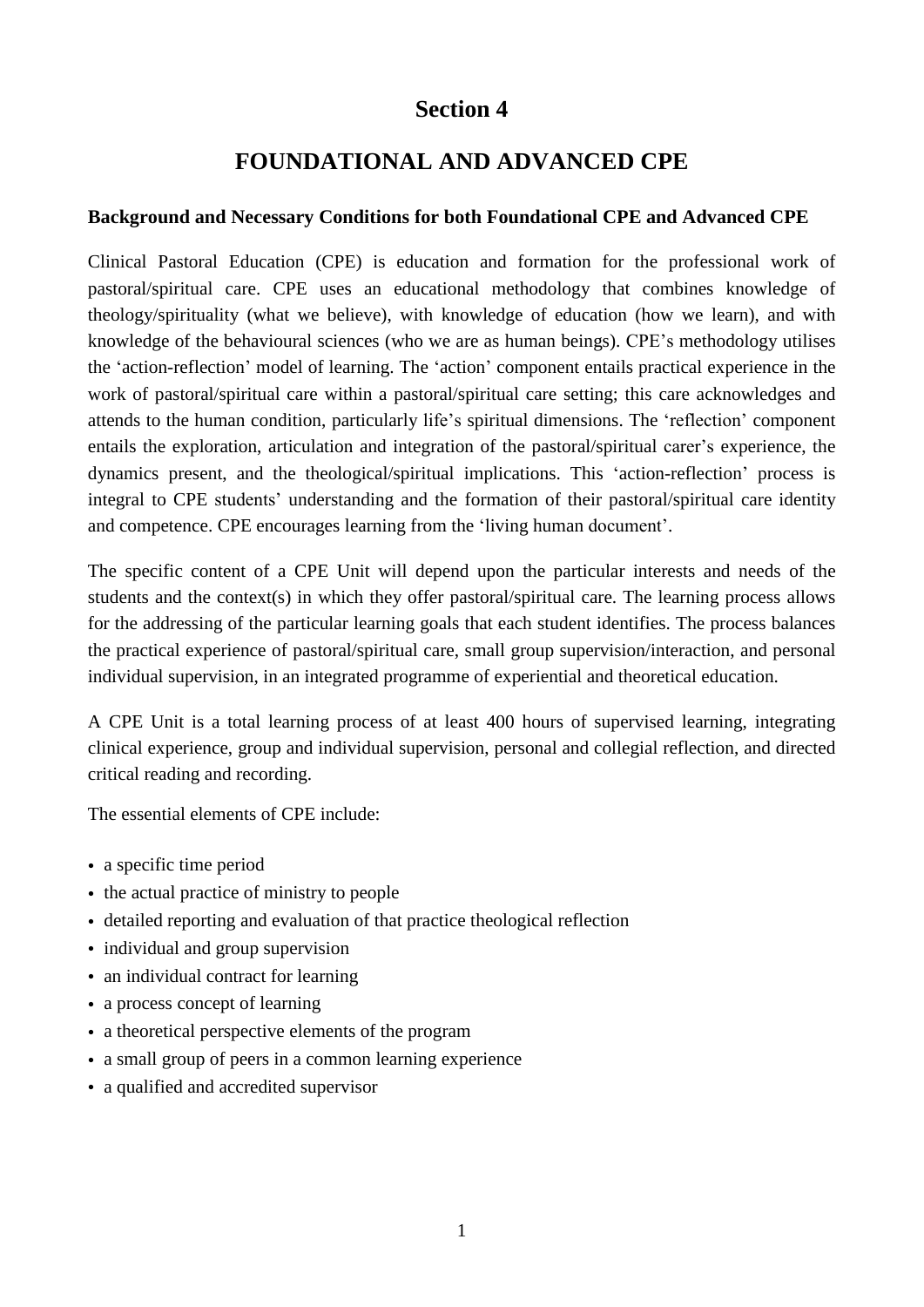# **The Model of Learning**

CPE is a model, which involves adults in experiential learning. It is inclusive of cognitive, psychological, sociological, interpersonal and theological components.

The Method involves a process of supervised action/reflection where students:

- 1. minister with people in a variety of settings and circumstances;
- 2. set and pursue goals and objectives as part of an individual learning contract;
- 3. reflect on, record and present experiences of pastoral/spiritual ministry, individually and in groups;
- 4. recognise and appropriately respond to the complexity of issues and emotions associated with pastoral/spiritual experience;
- 5. work towards developing their own theology/spirituality of pastoral/spiritual care that is both contemporary and functional within the context of their faith tradition;
- 6. evaluate all aspects of the pastoral/spiritual practice; incorporate new learnings into their perceptions and behaviour.

For each CPE student these **400 hours** include AT LEAST:

|          | Practicum ( <i>i.e.</i> clinical experience in a pastoral/spiritual care placement)<br>of which at least 100 hours is actual face-to-face pastoral/spiritual care.<br>the remaining 60 hours may be spent observing others offering pastoral/spiritual care,<br>160 hours preparing and delivering pastoral/spiritual rituals/services, debriefing, inter-disciplinary<br>conferring, collegial conferring, self-care following a particularly challenging<br>pastoral/spiritual encounter, writing notes regarding a pastoral/spiritual care encounter<br>(notes that later may be shaped into a full PER), handover, statistical recording etc |
|----------|--------------------------------------------------------------------------------------------------------------------------------------------------------------------------------------------------------------------------------------------------------------------------------------------------------------------------------------------------------------------------------------------------------------------------------------------------------------------------------------------------------------------------------------------------------------------------------------------------------------------------------------------------|
| 90 hours | group supervision, and seminars/didactic-presentations (at least 80% attendance)                                                                                                                                                                                                                                                                                                                                                                                                                                                                                                                                                                 |
| 10 hours | one-to-one supervision                                                                                                                                                                                                                                                                                                                                                                                                                                                                                                                                                                                                                           |
|          | <b>140 hours</b> reading, reflection, and preparation of written/videoed/oral material                                                                                                                                                                                                                                                                                                                                                                                                                                                                                                                                                           |

A CPE Unit can be completed over a minimum of 10 weeks or a maximum of 44 weeks.

A CPE Unit shall be supervised by at least one CPE Educator or a Provisional CPE Educator.

A CPE Unit student peer group shall consist of no fewer than three participants and *usually* no more than six participants.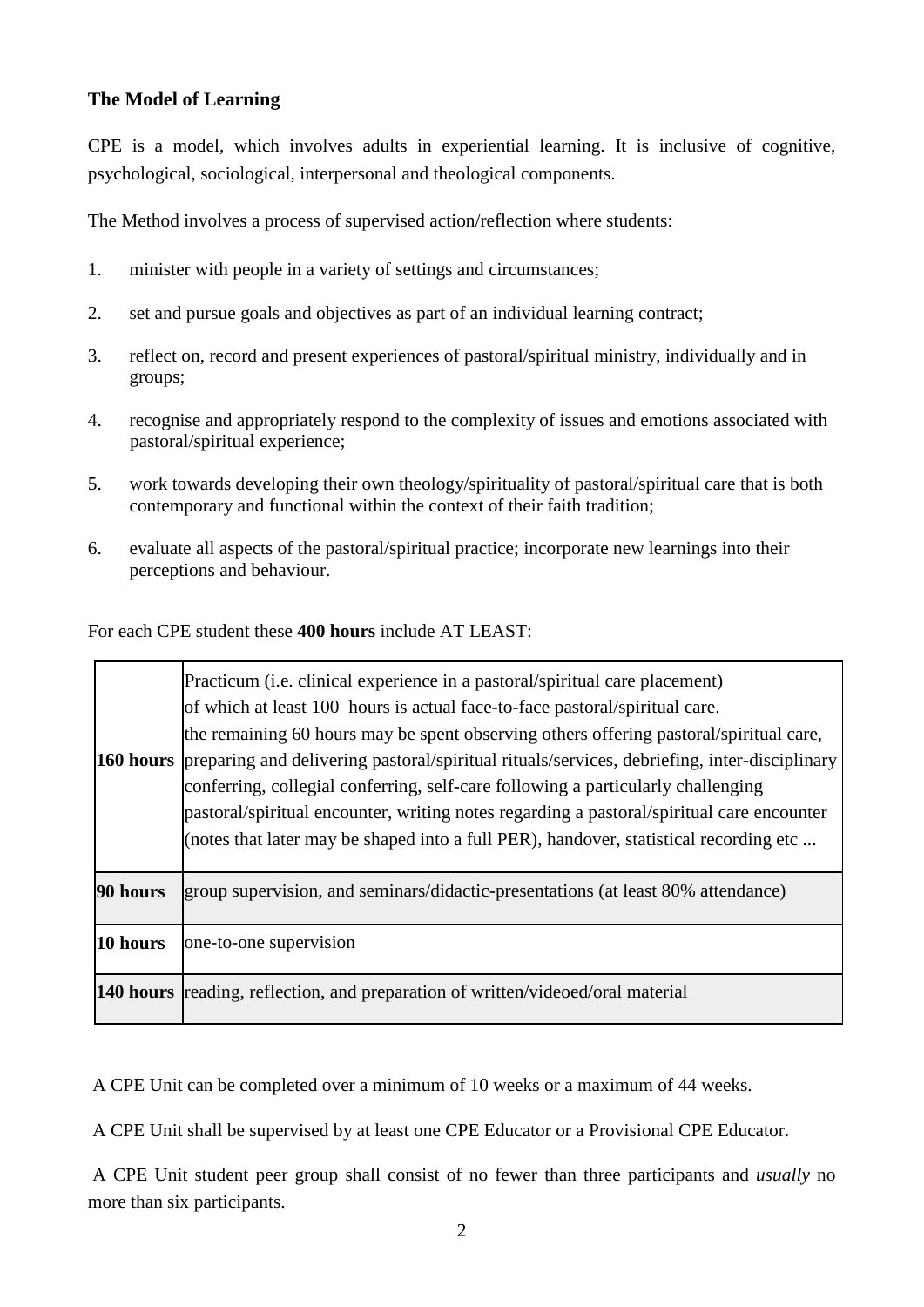There should be a dialogue between the student and CPE supervisor concerning the clinical context for a student's practicum as the placement can have a significant impact on a student's learning in a CPE Unit.

Each CPE student is required to prepare in written/visual/oral form AT LEAST:

|   | Personalised Learning Contract / Learning Goals Statement (mutually acceptable to student<br>and supervisor)                                                                         |
|---|--------------------------------------------------------------------------------------------------------------------------------------------------------------------------------------|
|   | Description of what their received theology/spirituality teaches about pastoral/spiritual care<br>and how their own spiritual journey impacts the pastoral/spiritual care they offer |
| 9 | Pastoral Encounter Reviews (PERs)                                                                                                                                                    |
|   | Mid-Unit Evaluation                                                                                                                                                                  |
|   | End of Unit (Final) Evaluation                                                                                                                                                       |

# **Foundational CPE**

Foundational CPE 1 requires of an applicant an awakened level of personal awareness, pastoral/spiritual formation, and the capacity to work in a professional competency. Further, Foundational CPE 2 builds on the awareness, knowledge and competencies achieved in Foundational CPE 1, further bolstering and extending these competencies.

The NSW College of CPE shall determine the criteria by which:

- 1) applicants are granted entry into Foundational CPE study
- 2) students are assessed as having met the following competencies
- 3) students are acknowledged as having met the following competencies

# **Competencies**

Foundational CPE requires students to be able to demonstrate professional experience and development in each of the following four dimensions of experiential learning:

# **1. Professional Practice**

Demonstrate the capacity to:

- engage in the pastoral/spiritual care of a variety of people with their unique experiences and circumstances while taking into account individual cultural, spiritual and social backgrounds;
- listen reflectively:
- identify a person's pastoral/spiritual needs and attend appropriately;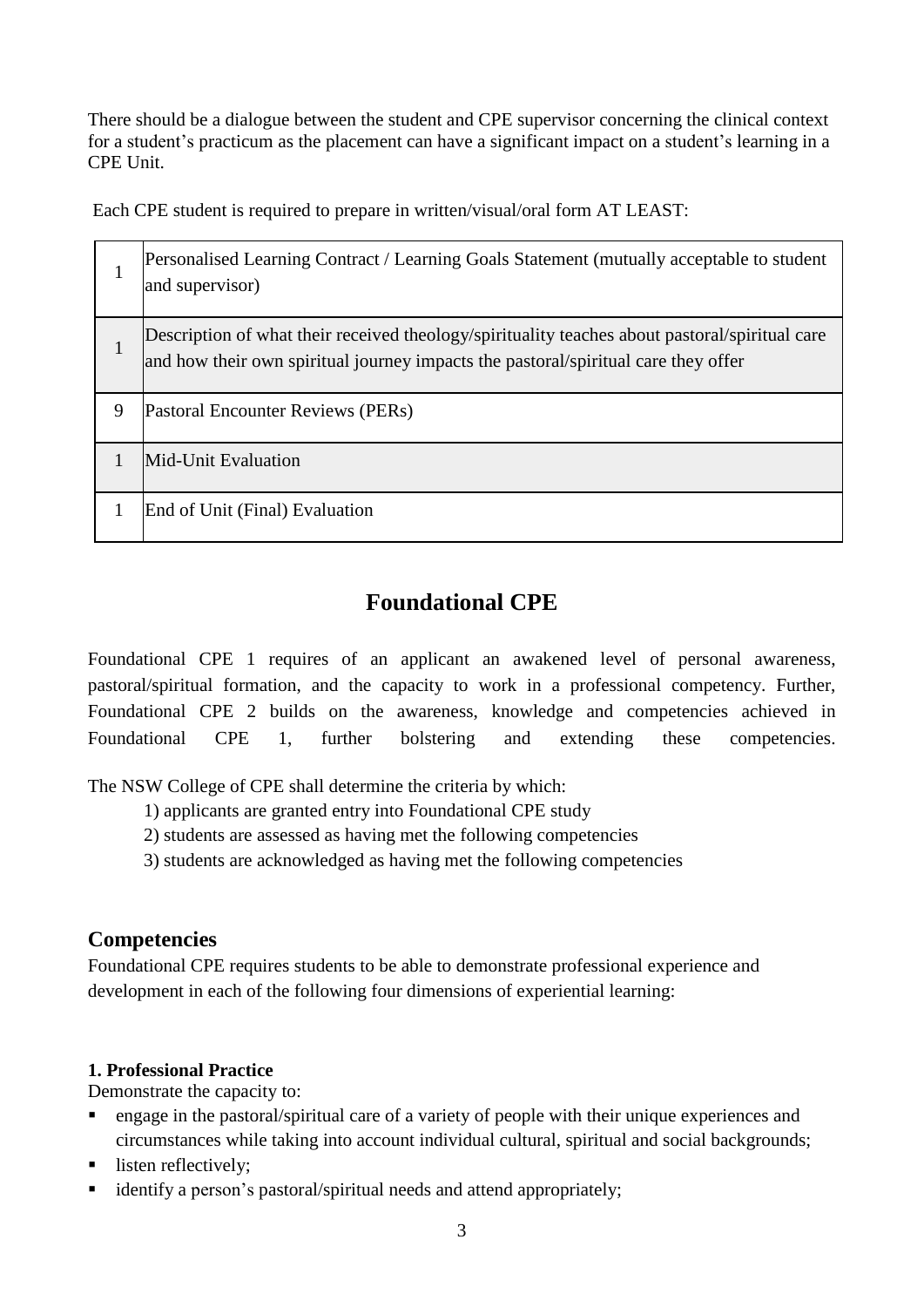- $\blacksquare$  initiate pastoral/spiritual relationships;
- $\blacksquare$  engage with inter-disciplinary staff;
- manifest professional resilience;
- $\blacksquare$  function ethically as a pastoral/spiritual care practitioner

### **2. Reflective Practice**

Demonstrate the capacity to:

- articulate, evaluate and reflect on, in writing (or by a means appropriate to the student's culture and language ability) their pastoral/spiritual care practice and its effect on others
- engage in reflective conversation about their pastoral/spiritual care practice with peers and supervisor
- articulate how their assumptions, attitudes, values, personal story, strengths and limitations impact or influence their pastoral/spiritual care
- $\blacksquare$  reflect upon relationships with peers, supervisors and inter-disciplinary staff and name the ways these relationships impact on self
- use the action-reflection model to evaluate progress towards their goals and objectives engage in self and peer supervision i.e. the ability to hear, engage and reflect upon the support and feedback offered by the CPE supervisor(s) and/or their peer group
- reflect on the ethical considerations associated with pastoral/spiritual care

# **3. Informed Practice**

Demonstrate the capacity to:

- reflect upon particular encounters and pastoral/spiritual experiences within a theological/spiritual framework
- reflect upon and evaluate the meaning of their pastoral/spiritual role in relation to their theology/spirituality and their identity as a pastoral/spiritual carer.

# **4. Evolving Practice**

Demonstrate the capacity to:

- **Consider and experiment with varied approaches to pastoral/spiritual care;**
- explore how the insights gained from their theological/spiritual reflection regarding their pastoral/spiritual experience can be incorporated into subsequent practice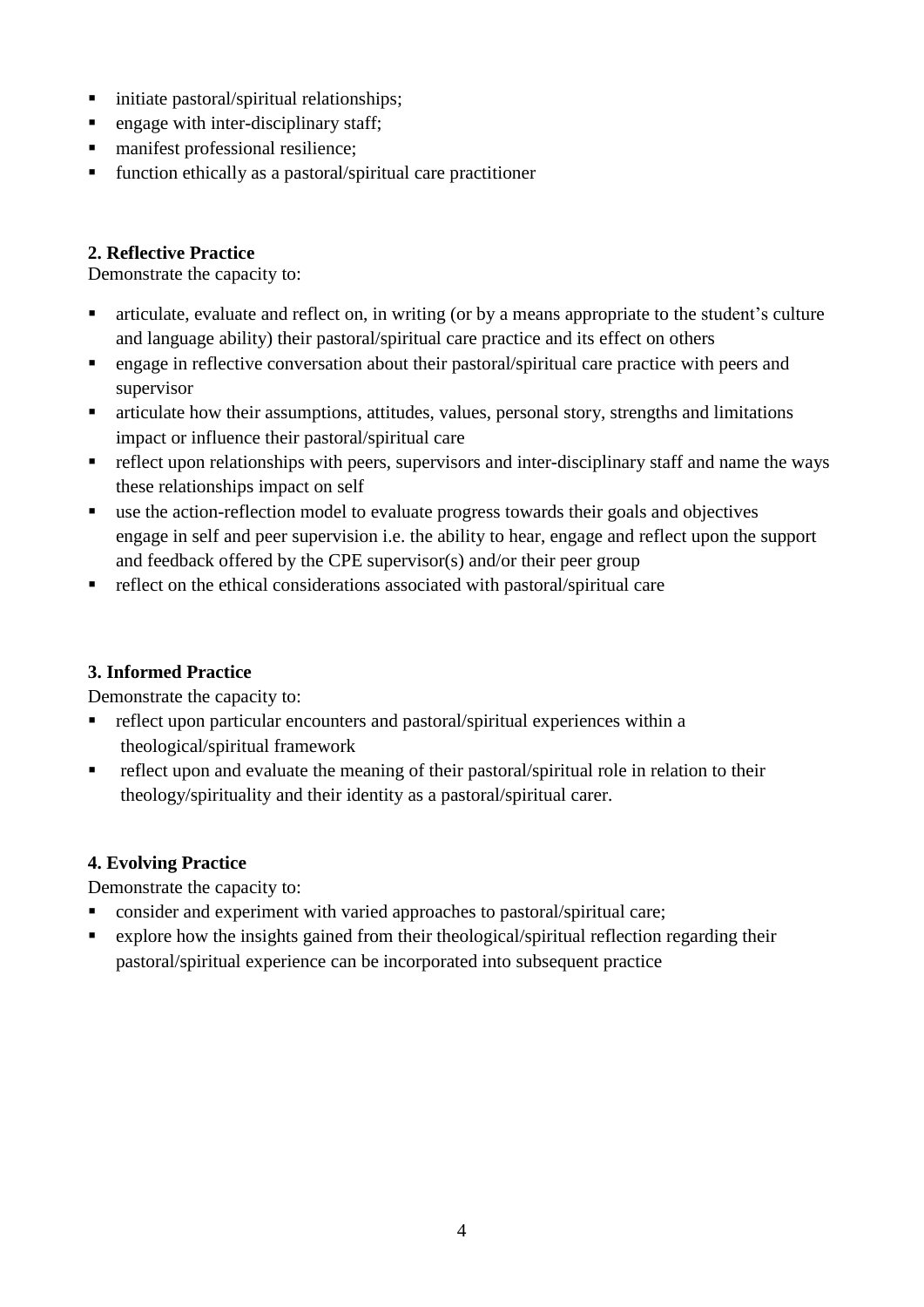# **FOUNDATIONAL CPE 1**

### **Objectives and Focus**

This course seeks to develop the student's awareness of the dynamics operating in pastoral ministry by encouraging them to become reflective spiritual/pastoral practitioners. It focuses on the development of the student's pastoral identity and on the understanding and practice of theological reflection.

### **Learning Outcomes**

At the end of this course unit, students will be able to:

- 1. Appraise the relational dynamics occurring in pastoral conversations *Identify different ways in which patients are affected by and respond to their experience of illness or crisis*
	- 2. Employ and evaluate a range of pastoral interventions, including active listening and empathy

*Identify their thoughts and feelings within a ministry event*

- 3. Articulate their pastoral identity and the boundaries of the pastoral role *Articulate the role of the pastoral care practitioner within a ministry context*
- 4. Evaluate the effectiveness of a variety of methods of theological reflection *Use group and individual supervision to evaluate the effectiveness of their ministry*
- 5. Integrate their theological/spiritual beliefs with their ministry practice *Demonstrate an integration of their beliefs with their pastoral/spiritual care practice*

#### **Content**

The learning in this course is principally through the Pastoral Encounter Review reflection and discussion. The following learning issues will be discussed and taught over the course of the unit when they arise naturally in pastoral/spiritual encounters. Didactic sessions will supplement the PER learning as required.

- 1. The role of the pastoral/spiritual care practitioner.
- 2. Pastoral boundaries and informing principles: confidentiality, privacy, patients' rights, ethics, pastoral care contract.
- 3. Becoming a reflective practitioner.
- 4. Pastoral interventions: listening skills, empathy, validation, encouraging story telling, pastoral relationship establishment and maintenance.
- 5. Theological reflection on pastoral encounters and developing one's theology of ministry
- 6. Spirituality and spiritual reflection
- 7. Relational dynamics: interpersonal and intrapersonal awareness.
- 8. Culture and context.
- 9. Self-care: theology and practice.
- 10. Child Safety Standards

### **Assignments:**

For details of required written assignments, see the relevant pages of the Course Unit Booklet.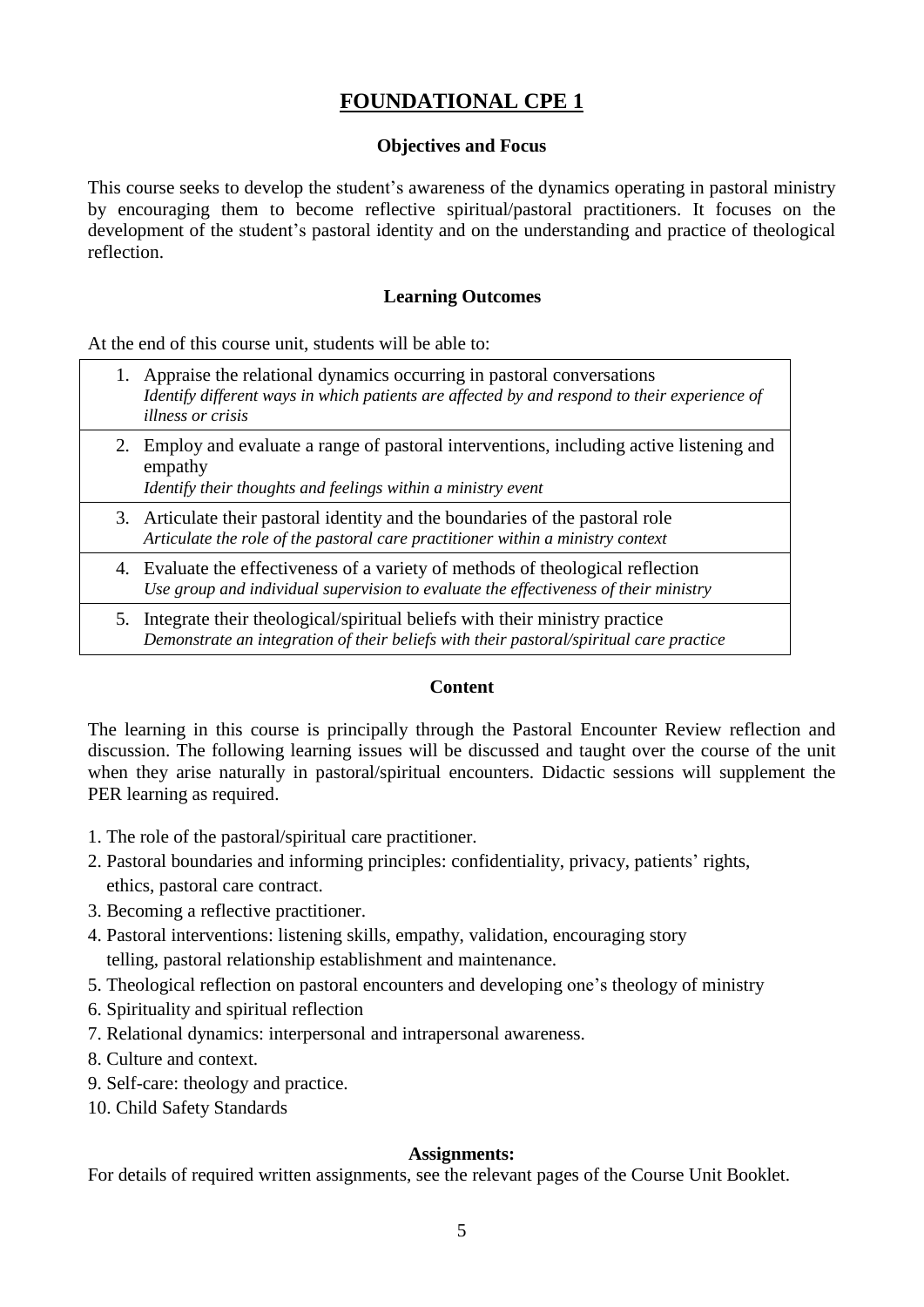# **FOUNDATIONAL CPE 2**

This course unit seeks to build on the first Foundational Unit of Clinical Pastoral Education (CPE 1) by facilitating deepening awareness of the dynamics operating in pastoral ministry and a greater appreciation of the reflective process. Students/participants are expected to demonstrate competence in spiritual assessment and the development of Pastoral Care Plans.

#### **Learning Outcomes**

At the end of this course unit, students should be able to:

- 1**.** Analyze and critique the relational dynamics occurring in pastoral conversations *Identify the relational dynamics occurring in pastoral conversations and critically evaluate the way in which they impact on the pastoral relationship.*
- 2. Employ and evaluate a range of pastoral interventions, including empathic attunement *Demonstrate a capacity to use a variety of pastoral interventions with an evaluation of their effectiveness in furthering the pastoral relationship*.
- 3. Articulate the theological or faith foundation that informs their ministry.
- 4. Evaluate the effectiveness of a variety of methods of spiritual assessment *Apply and evaluate the usefulness of a variety of spiritual assessment instruments.*
- 5. Integrate their theological/spiritual beliefs with their ministry practice *Demonstrate in their pastoral practice an integration of their theology with their ministry*.

#### **Content**

As with Foundational CPE 1, the learning in this course is principally through Pastoral Encounter Review reflection and discussion. The following learning issues will be discussed and taught over the course of the unit when they arise naturally in pastoral/spiritual encounters. Didactic sessions will supplement the PER learning as required. Students/participants are expected to develop a critical theoretical understanding of the following areas of pastoral/spiritual care and to critically evaluate their pastoral/spiritual practice in the light of psychological/sociological theory and a wellarticulated personal theology.

- 1. The role of the pastoral/spiritual care practitioner.
- 2. Analysis of relational dynamics.
- 3. Interpersonal awareness- the operation of transference.
- 4. Intrapersonal awareness- counter-transference, projection and projective identification.
- 5. Self-evaluation and critical reflection on ministry
- 6. Spiritual assessment models evaluation and application.
- 7. Articulation of and justification for personal operational theology.
- 8. Existential questions: suffering and evil.
- 9. Child Safety Standards

#### **Assignments:**

For details of required written assignments, see the relevant pages of the Course Unit Booklet.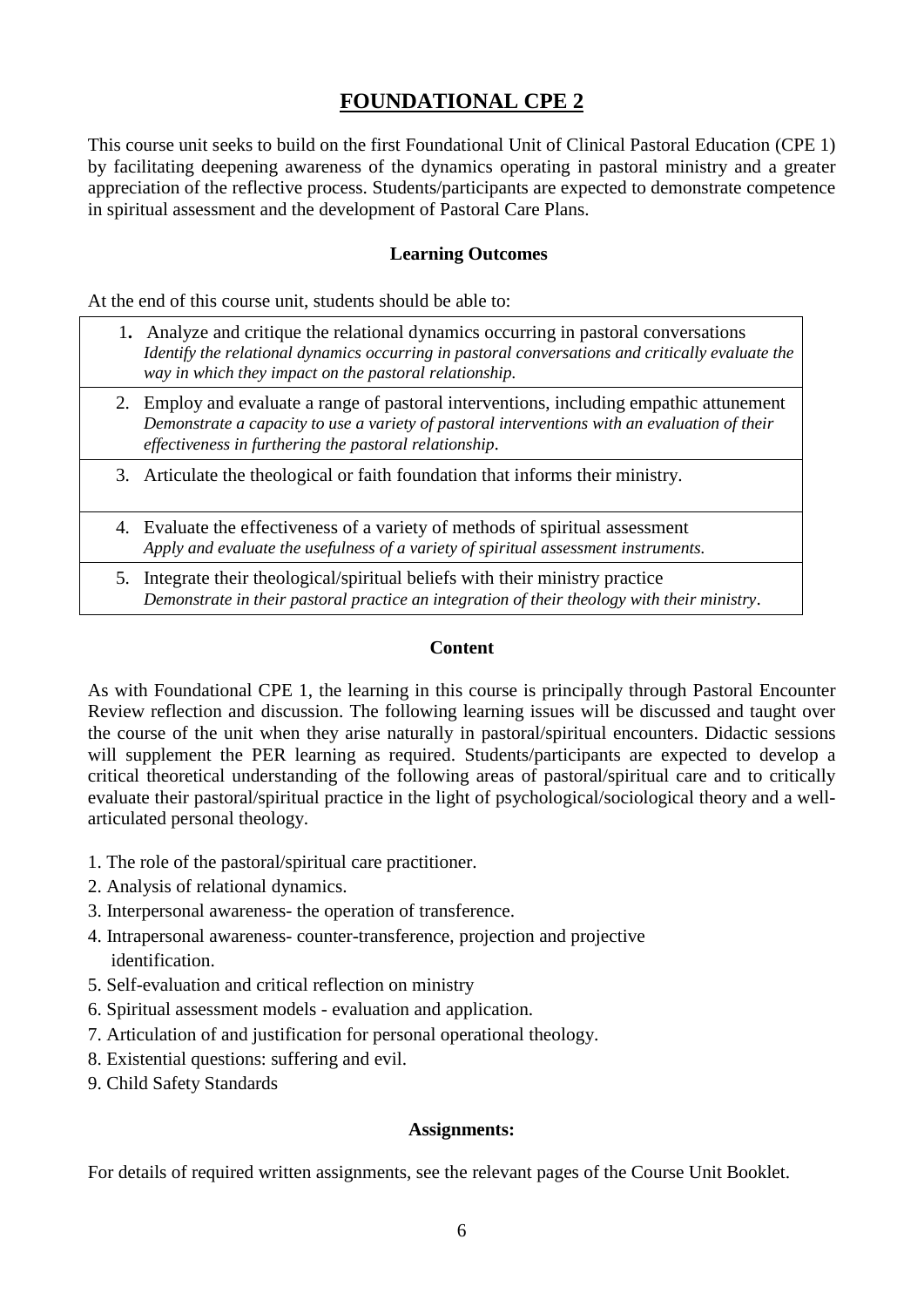# **ADVANCED CPE**

Before being considered for Advanced CPE 3 a student/participant must have completed at least Foundational CPE 1 and CPE 2 and may be required to undertake further Foundational CPE units.

Advanced CPE requires of an applicant a heightened level of personal awareness, pastoral/spiritual formation, professional competency, and will include professional development in a pastoral/spiritual care specialisation. Advanced CPE builds on all the competencies achieved in a student's preceding Foundational CPE units.

Each CPE Centre shall determine the process by which an applicant is granted entry into Advanced CPE study. On completion of the Advanced Unit of CPE the applicant must present to a review committee in order to be granted Advanced Standing.

### **Competencies**

Advanced CPE requires students to be able to demonstrate advanced professional experience and development in each of the following four dimensions of experiential learning:

### **1. Professional Practice**

Demonstrates the capacity to:

- **•** provide written documentation (or by a means appropriate to the student's/participant's culture and language ability) of effective pastoral/spiritual care of a variety of people with their unique experiences, whilst taking into account their cultural, spiritual and social backgrounds;
- offer consistent respect for peoples' pastoral/spiritual needs through the use of various pastoral/spiritual skills, including attending/listening, empathic reflection, confrontation/conflict resolution, crisis management, and the appropriate use of spiritual resources;
- assess pastoral/spiritual needs and to provide an effective pastoral/spiritual response (including during critical incidents) whilst maintaining a clear pastoral/spiritual identity;
- work effectively with multi-disciplinary staff;
- manage clinical practice and administrative functions in terms of accountability, priority-setting, self-direction and clear, accurate, professional communication;
- demonstrate a mutual respect for and a working alliance with CPE peers, with pastoral/spiritual care professionals, and/or professionals from other disciplines;
- $\blacksquare$  identify ethical principles in relation to pastoral/spiritual situations

# **2. Reflective Practice**

Demonstrates the capacity to:

- $\blacksquare$  evaluate and articulate:
	- a) the quality of pastoral/spiritual care provided;
	- b) relationships with peers, supervisors and professional colleagues; and
	- c) progress towards goals and objectives;
- **engage in self-supervision and peer-supervision within the CPE Unit;**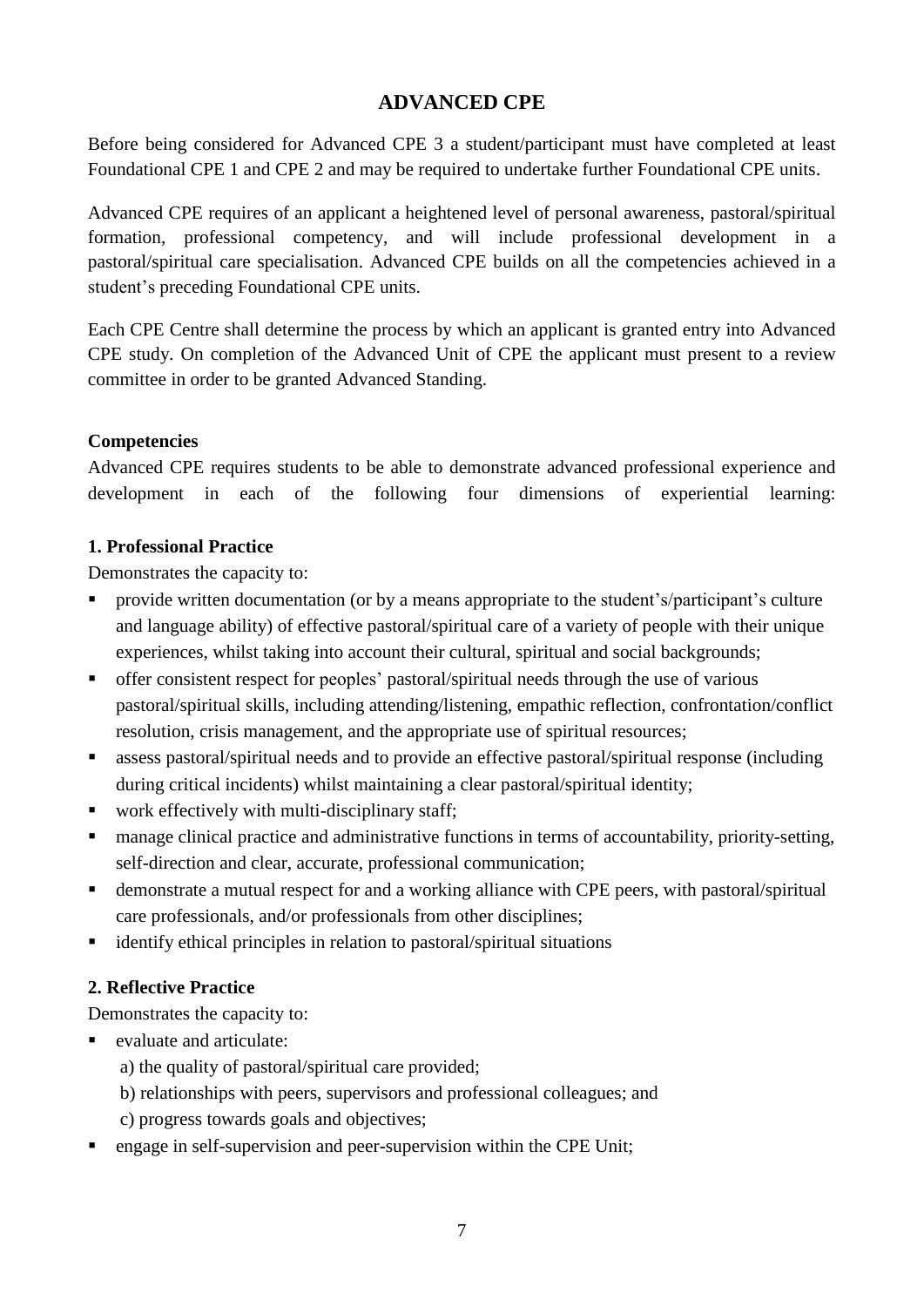- identify and articulate a preferred pastoral/spiritual care style, naming the skills used and assessing their appropriateness and articulate the effect of experimenting with alternative pastoral/spiritual styles and interventions;
- reflect on the ethical considerations associated with pastoral/spiritual care, and function ethically as a pastoral/spiritual care practitioner

### **3. Informed Practice**

Demonstrates the capacity to:

- articulate an understanding (whilst referencing theory) of their pastoral/spiritual care role i.e. an understanding that is congruent with their own personal spiritual and cultural values, basic assumptions and personhood, and that is appropriate to a client's pastoral/spiritual needs;
- identify general pastoral/spiritual principles from the detail of individual conversations, engagements and case studies;
- consider and explore particular engagements and, with the insights gained, to be able to affirm, reframe or challenge one's own existing theological/spiritual understanding;
- explore and articulate how any particular situation might inform future pastoral/spiritual care practice;
- engage in group and relational processes (including conflict), and explore the theological/spiritual and conceptual issues arising from these processes.

### **4. Evolving Practice**

Demonstrates the capacity to:

- incorporate new learning into subsequent pastoral/spiritual practice and professional relationships, and then to evaluate the impact of this changed practice;
- consider alternative approaches to pastoral/spiritual care, to use a variety of pastoral/spiritual stances with people, and to develop a range of strategies.

# **CPE 3**

This course unit builds on the previous units of Clinical Pastoral Education. It seeks to further develop the student's awareness of pastoral dynamics in a specialised area of ministry. This is achieved by reflection on the student's practical experience of the specialised ministry, together with research into the area of specialisation. A particular focus is on the ethical challenges posed by the ministry specialisation and associated theological dilemmas.

CPE 3 may be undertaken as an 18 point unit for the MA (Chaplaincy) with the Sydney College of Divinity.

Prerequisite: Completion of CPE 2 at credit level or above.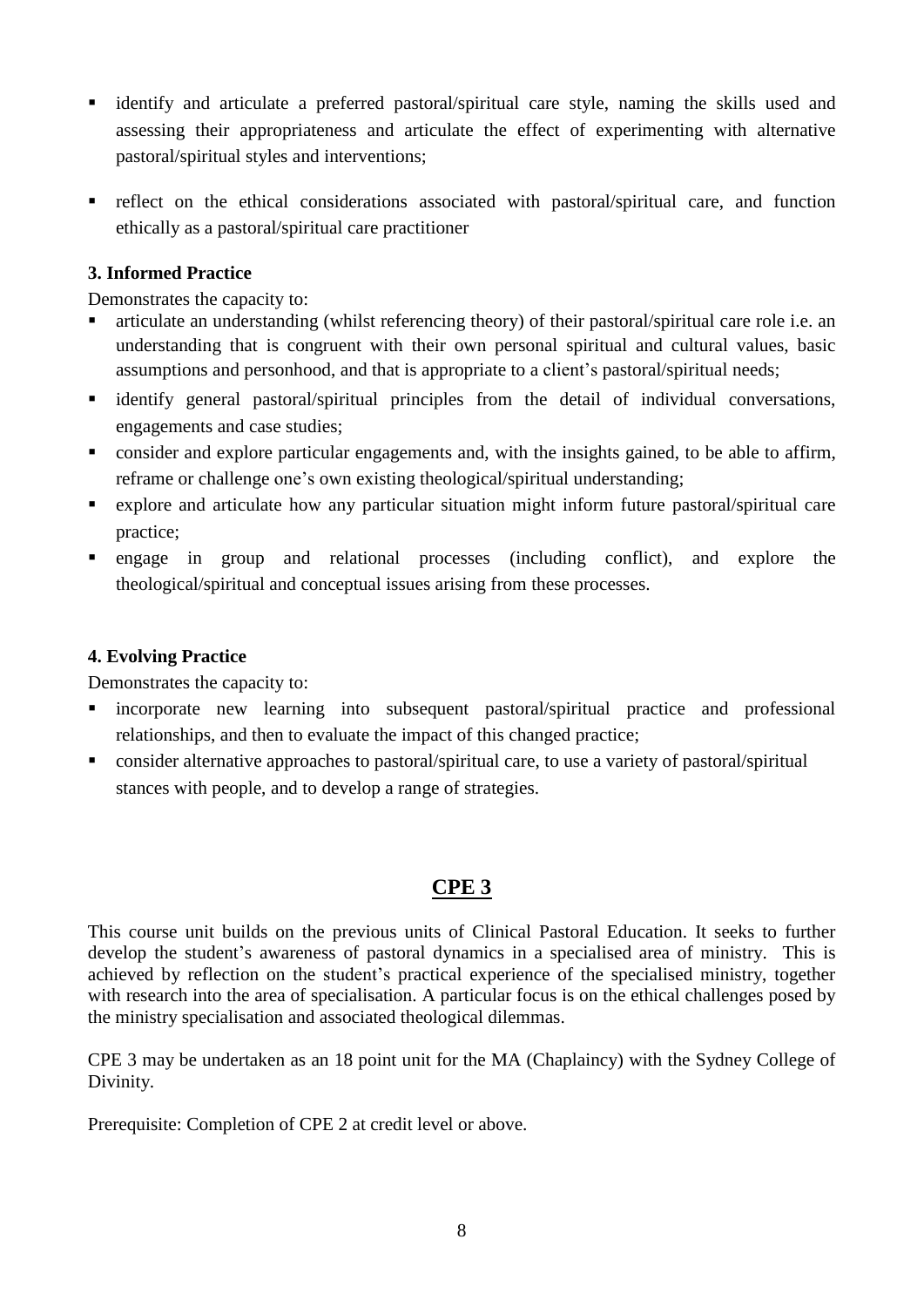### **Learning Outcomes**

At the end of this course unit, students should be able to:

|    | 1. Formulate a theology of pastoral care demonstrating an integration of pastoral<br>practice with a coherent theological perspective.<br>Critically assess the influence of the religious, spiritual, social and institutional context on<br><i>their ministry</i> |
|----|---------------------------------------------------------------------------------------------------------------------------------------------------------------------------------------------------------------------------------------------------------------------|
|    | 2. Demonstrate mastery of the complex pastoral dynamics within their specialised area.<br>Critically engage with ethical issues from a theological perspective                                                                                                      |
|    | 3. Critically evaluate the ethical and theological issues associated with their chosen area<br>of specialisation<br>Provide leadership in a specialized area of ministry for both individuals and groups                                                            |
|    | 4. Implement and evaluate the pastoral plan for each person they minister to in their<br>area of specialisation                                                                                                                                                     |
|    | 5. Demonstrate a capacity for leadership in initiating and facilitating group discussion                                                                                                                                                                            |
| 6. | Critically assess the contribution of research literature (to their ministry practice) in<br>their specialized area.                                                                                                                                                |

### **Content**

As with CPE 1 and 2, the learning in this course is principally through Pastoral Encounter Review (PER) reflection and discussion. The following learning issues will be discussed and taught over the course of the unit when they arise naturally in pastoral/spiritual encounters. Didactic sessions will supplement the PER learning as required. In addition to articulating a critical theoretical understanding of the ethical issues relating to pastoral/spiritual ministry, students will be required to develop clinical, theological and ethical awareness of their chosen area of pastoral/spiritual specialization together with the skills required for competent pastoral/spiritual ministry and leadership in that area.

- 1. Ethical issues relating to the pastoral role
- 2. Analysis of the dynamics of the pastoral encounters described in the PERs: awareness of one's own relational style- identification of strengths and limitations- 'helicopter' skills- competence in identifying and analyzing transference issues.
- 3. Identification of the pastoral/spiritual qualities evident in effective pastoral/spiritual relationships: flexibility; maturity; imagination; tolerance of ambiguity;
- 4. Interpersonal awareness: analysis of the dynamics operating in peer group sessions. Leadership qualities.
- 5. Intrapersonal awareness: capacity to assess the basis of intuitive responses and evaluate their effectiveness.
- 6. Exploration of the existential questions and theological/spiritual and ethical issues raised by their area of specialization.
- 7. Articulation of one's professional pastoral/spiritual identity in a multi-disciplinary team context.
- 8. Analysis of the institutional culture and its context and their impact on the specialized area of ministry.
- 9. Ethics of pastoral care: theological foundation, power in pastoral/spiritual relationships, sexuality, bioethics.
- 10. Theology/spirituality of ministry: articulation of the theological/faith foundation of one's pastoral/spiritual practice- theological/spiritual dilemmas in the area of specialization.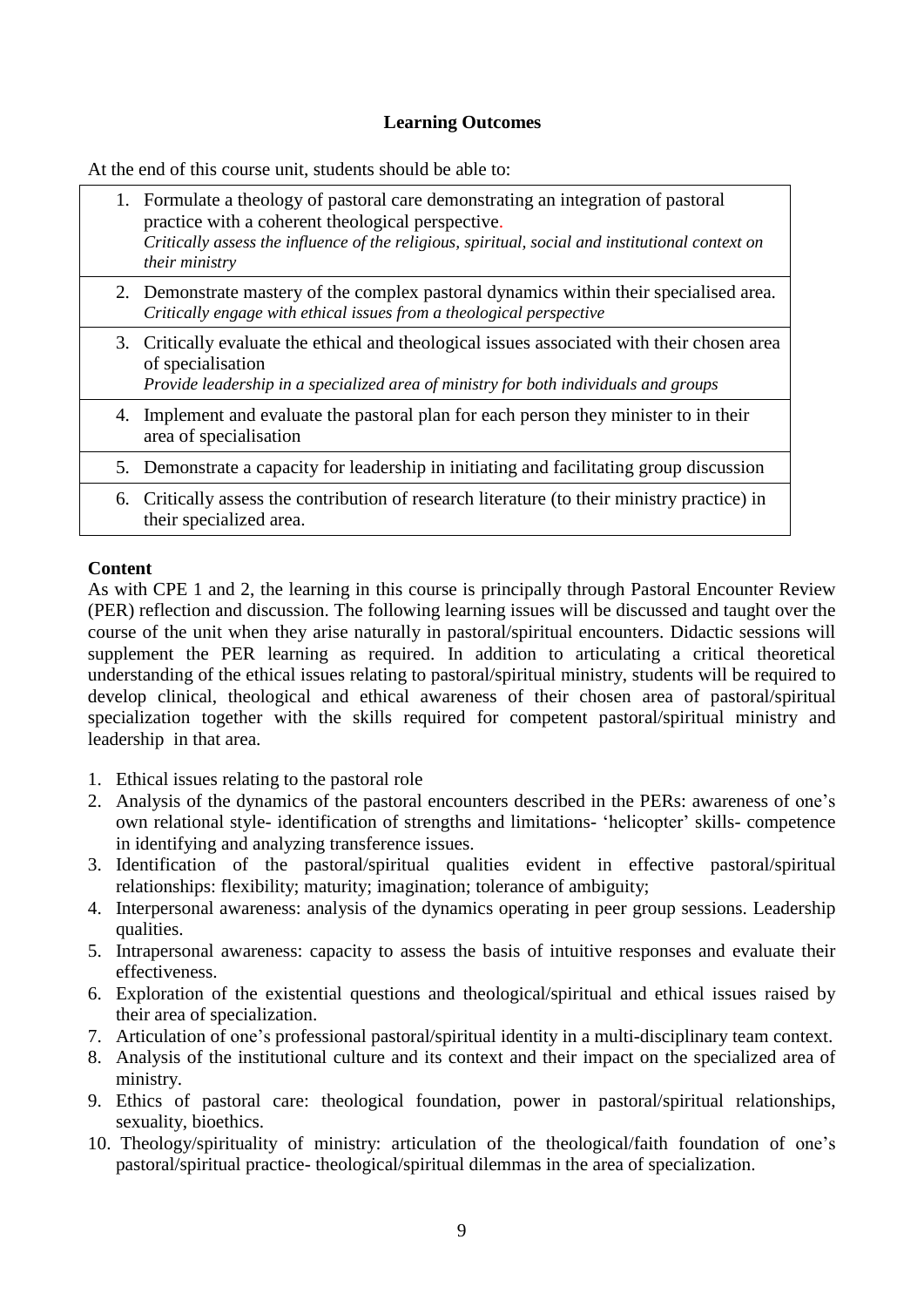### **Assignments:**

For details of required written assignments, see the relevant pages of the Course Unit Booklet.

## **APPLYING FOR ADVANCED STANDING**

1 When a student requests that their CPE 3 unit be recognized at Advanced Standing a review committee will be convened by the Centre Director in liaison with the ARPS Committee Convenor.

2 The committee will include four CPE Supervisors consisting of the Centre Director where the student has been working, at least one CPE Supervisor (Level 1) and two supervisors from other CPE Centres of which one will be accredited CPE Educator or Provisional CPE Educator or CPE Educational Consultant.

The review committee will take account of gender and the faith tradition of the applicant.

- 3 The applicant must submit a payment to the College of \$450 and include a receipt for this payment in their written materials.
- 4 Applicants must prepare four copies of their materials to be submitted to members of the review committee at least 3 weeks prior to the date of their review.
- 5 The applicant will be notified of the review committee's decision at the end of the review.
- 6 Reviews take the following format:
	- 6.1 Committee meets for at least 45 minutes prior to the applicant's arrival to discuss the applicant's material.
	- 6.2 Committee meets the applicant and engages with them using the College's standard questions for Advanced Standing. Additional questions may be asked arising from their materials.
	- 6.3 Applicant withdraws while the committee deliberates and writes its recommendations
	- 6.4 Committee invites the applicant to return to hear its decision and recommendations
	- 6.5 Chairperson sends a written copy of committee's decision and recommendations to the applicant.
- 7 Successful applicants will receive an Advanced Certificate.

# **Materials required for presentation**

The following materials are required for presentation to the Advanced Standing review committee:

- 1 A brief written statement of why the student believes they are functioning as a pastoral practitioner at an advanced level and are claiming their readiness to be granted advanced standing
- 2 An updated autobiographical statement including an account of the student's faith journey and development.
- 3 A Pastoral Encounter Review that is a fair sample of the applicant's current work. The PER will be fully evaluated and give evidence of the applicant's understanding of the